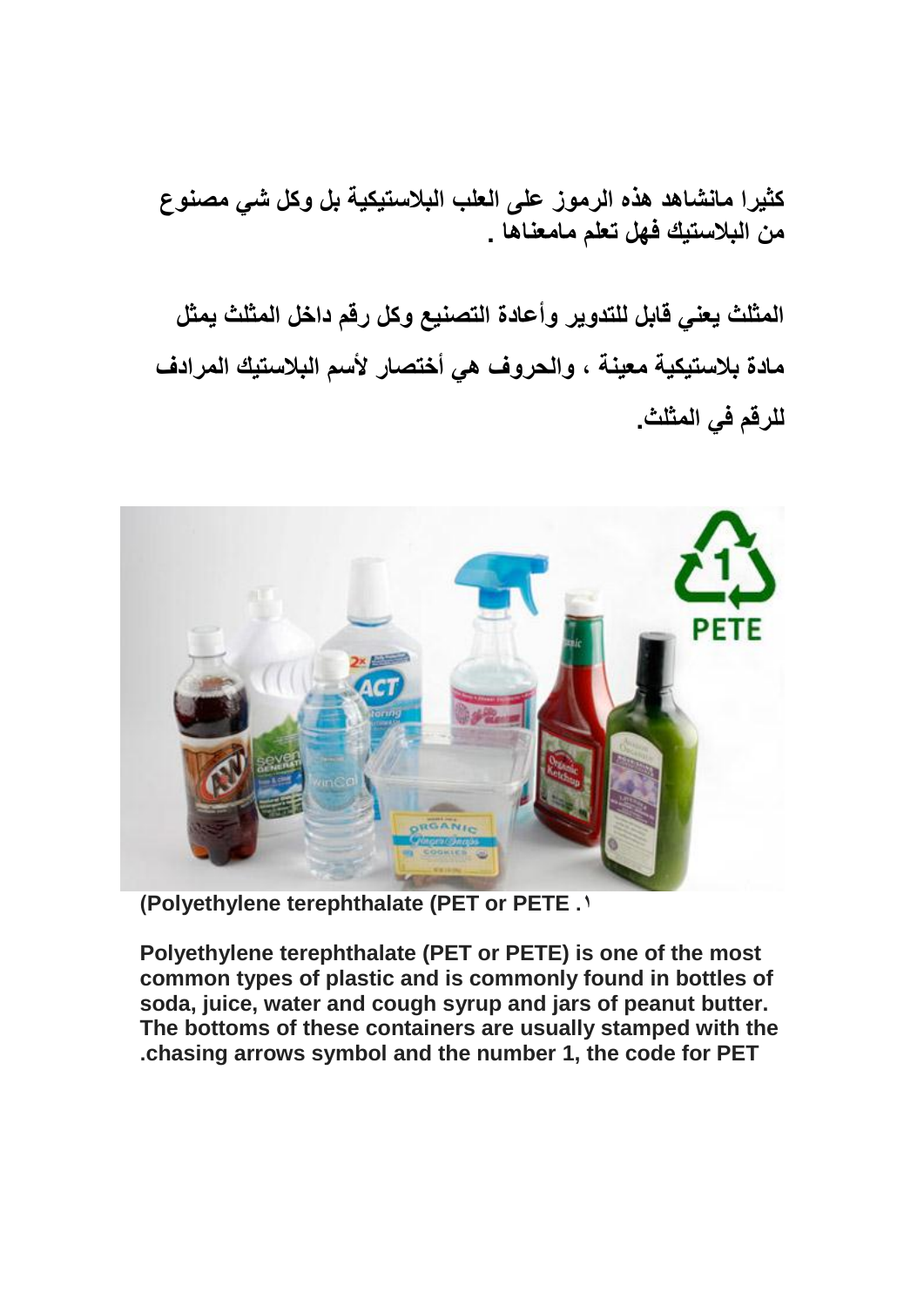## **]size/[**

**الرقم 1 : آمن وقابل للتدوٌر . ٌستخدم لعلب الماء والعصٌر والصودا وزبدة الفول السودانً .**

**-------------**



**)High-density polyethylene (HDPE .2**

© CNET Networks

**High-density polyethylene, or No. 2 HDPE, is used in shampoo and detergent bottles, milk jugs, cosmetics, motor oil, toys and sturdy shopping bags, and is considered one of the safer plastics. HDPE is often opaque or cloudy. Some recycling centres can only handle clear No. 2 plastics, such as milk jugs, but not colored bottles. As rule of thumb, bottles, jars, and jugs are most likely to be collected for recycling, particularly those labelled 1 or 2. Tubs, lids, spray**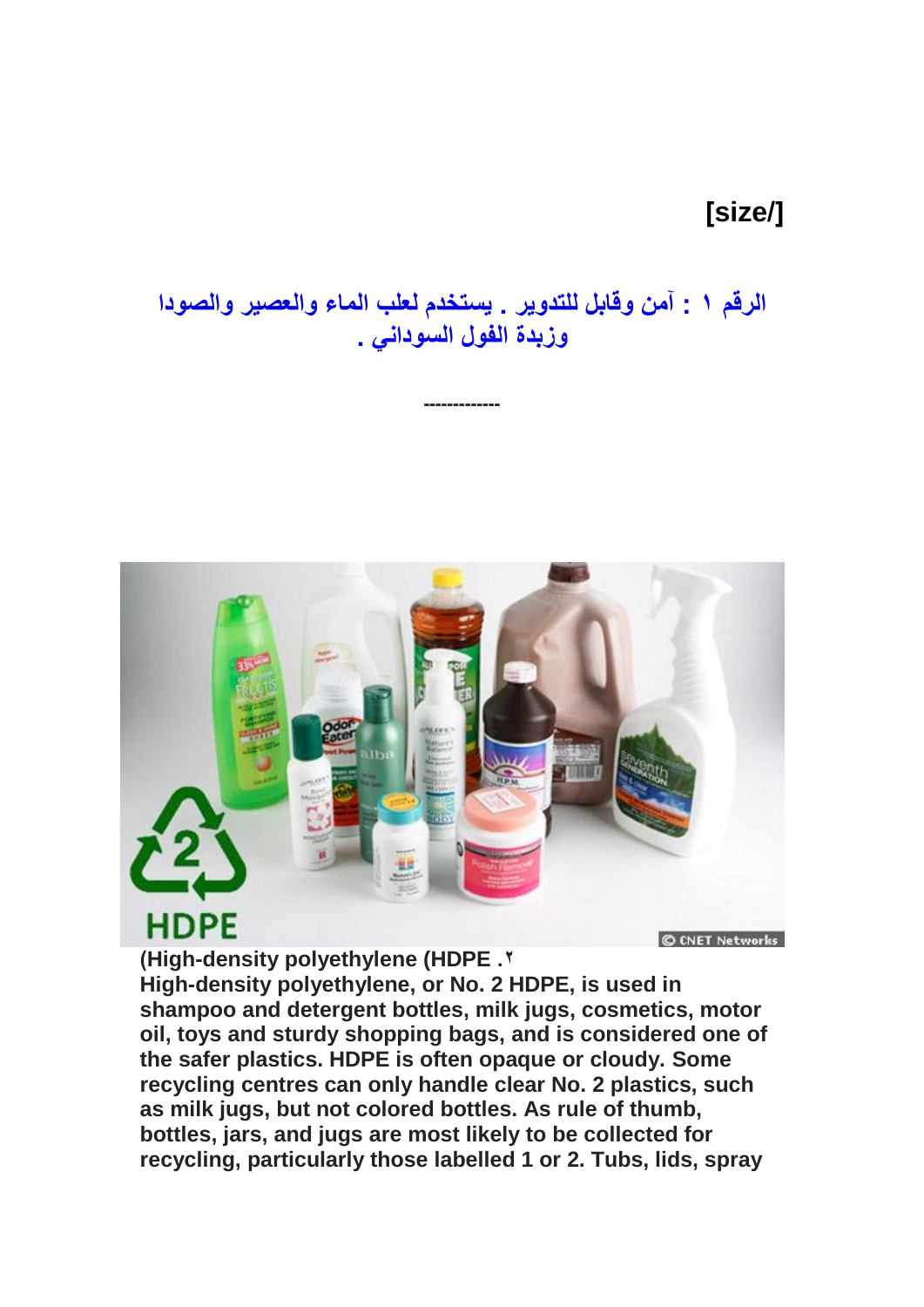**pumps, buckets, films, bags and items containing toxic chemicals such as drain cleaner, are less likely to be .accepted by recyclers**

**الرقم 2 : آمن وقابل للتدوٌر : ٌستخدم لعلب الشامبو والمنظفات ، الحلٌب ولعب األطفال وٌعتبر من آمن انواع البالستٌك خصوصا الشفاف منه .**

**--------------------------------------**



**)Polyvinyl chloride (PVC .3**

**Polyvinyl chloride, or No. 3 PVC, is found in shower curtains, meat and cheese wrappers, ring binders, some bottles, plumbing pipes and building materials. Commonly called vinyl, PVC and closely related PVDC differ from other vinyls, which lack the toxic chloride. PVC continues to be used in .many toys**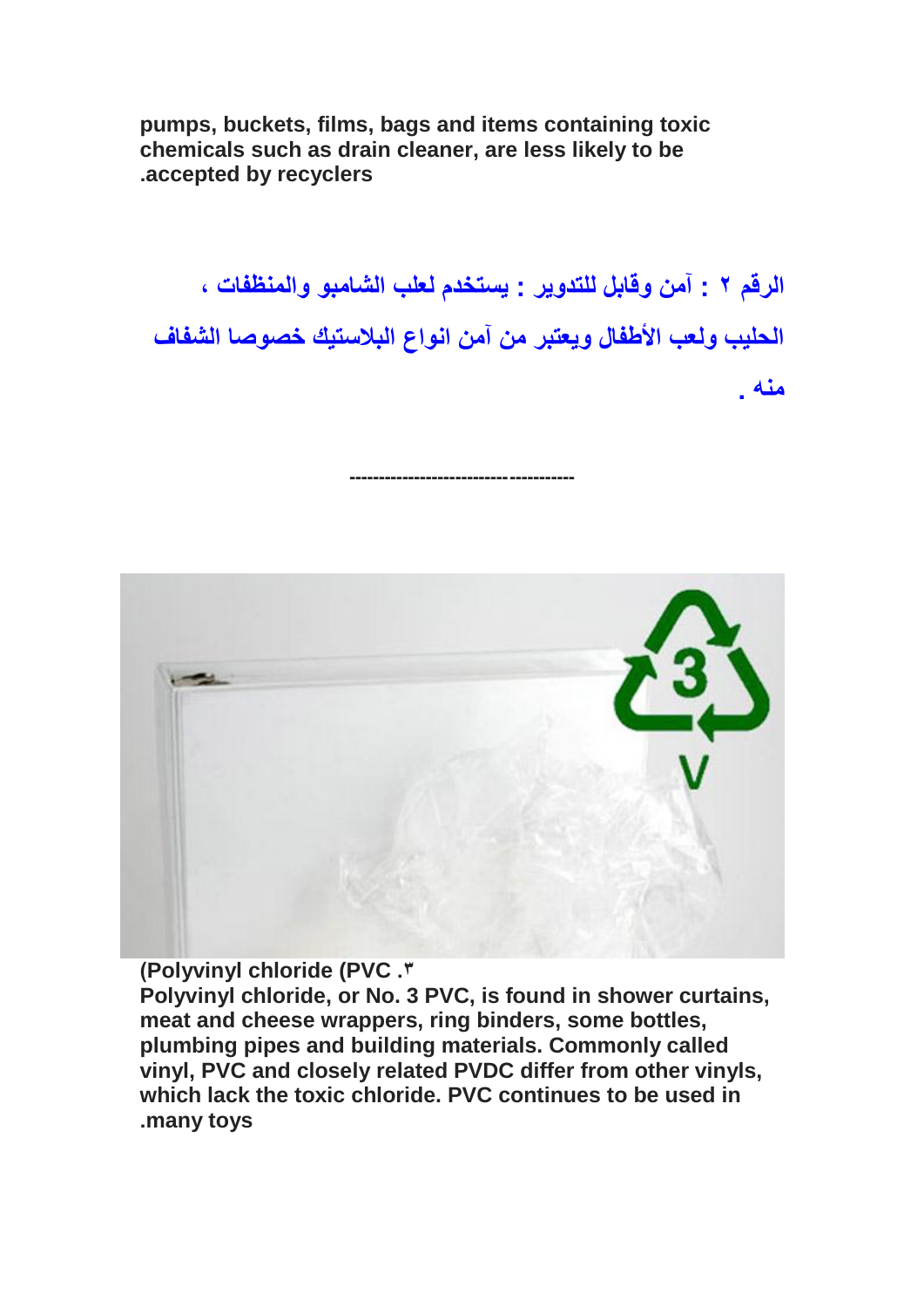**الرقم 3 : ضار وسام اذا أستخدم لفترة طوٌلة وهو ماٌسمى بالفٌنٌل أو ال PVC ، ٌستخدم فً مواسٌر السباكة وستائر الحمام ، وكثٌرا ماٌستخدم فً لعب األطفال وتغطٌة اللحوم واألجبان كبالستٌك شفاف لذا ٌجب الحذر من هذا النوع بالذات ألنه من أخطر أنواع البالستٌك وأرخصها لذا ٌستخدم بكثرة.**

**[-](http://dustbowl.files.wordpress.com/2008/06/plastic-4ldpe_main.jpg)-------------**



**)Low-density polyethylene (LDPE .4**

**Low-density polyethylene, or No. 4 LDPE, is used in shopping bags, six-pack rings, hard drive casings, CD and DVD cases and some bottles. Unlike PVC, LDPE isn't regarded as a 'bad' plastic by most eco watchdogs. Potentially toxic industrial chemicals involved in its manufacture, however, include .butane, benzene and vinyl acetate**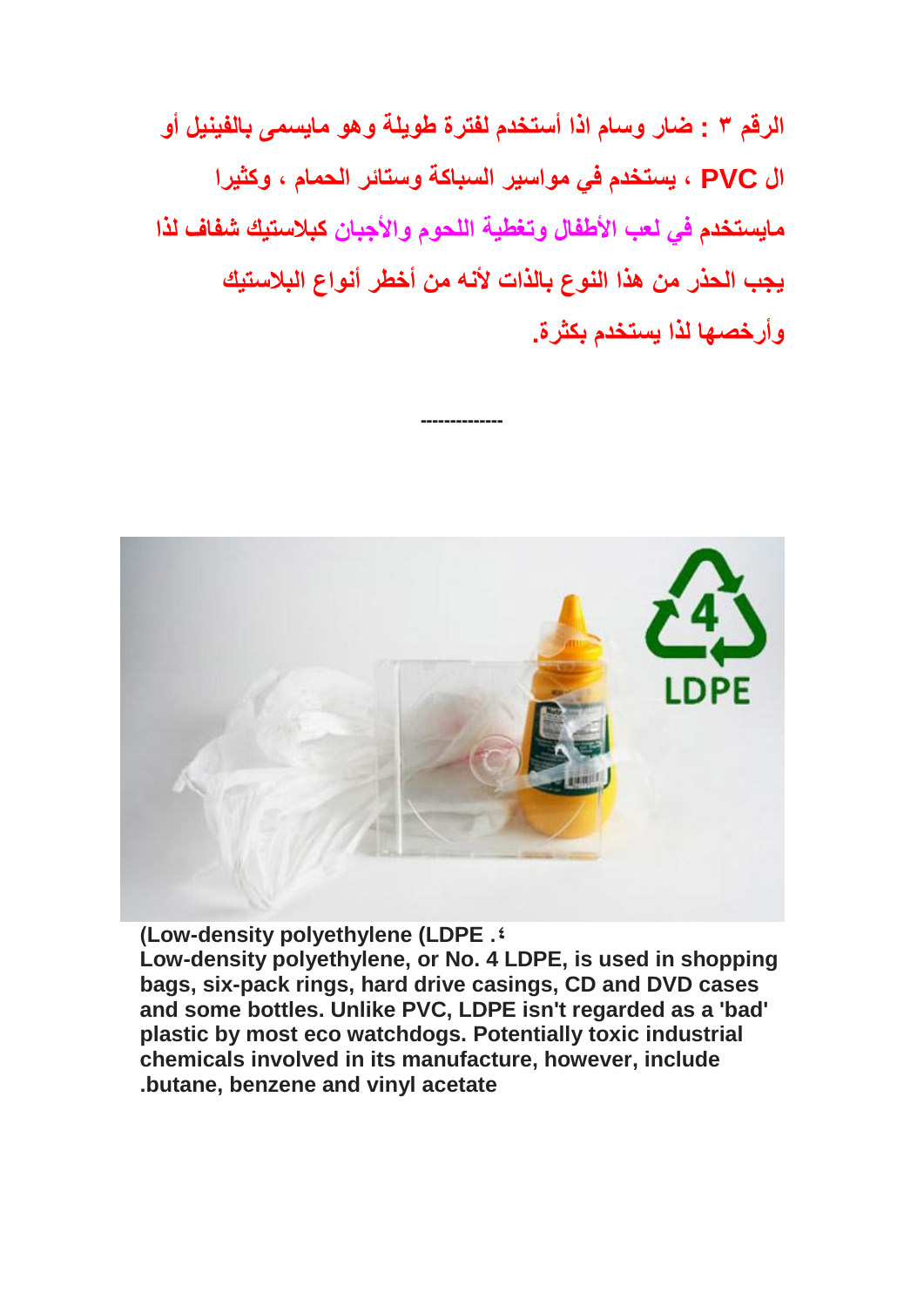**الرقم 4 : آمن نسبٌا وقابل للتدوٌر ، ٌستخدم لصنع علب السٌدٌات وبعض القوارٌر واكٌاس التسوق.**

**[-](http://dustbowl.files.wordpress.com/2008/06/plastic-5pp_main.jpg)--------------------------------**



## **)Polypropylene (PP .5**

**Polypropylene, or PP, is used in the products in this photograph as well as in nappies, pails, dishes, candy containers and lab equipment. The purple product pictured here is made from recycled polypropylene from Recycline. Makers of electronics packaging, including Microsoft, are .increasingly using the recycled material instead of toxic PVC**

**الرقم :5 من أفضل انواع البالستٌك وأكثرها أمناً ، ٌناسب السوائل والمواد الباردة والحارة وغٌر ضار أبدا . ٌستخدم فً صناعة حوافظ الطعام والصحون وعلب األدوٌة وكل ما ٌتعلق بالطعام . أحرص على أن**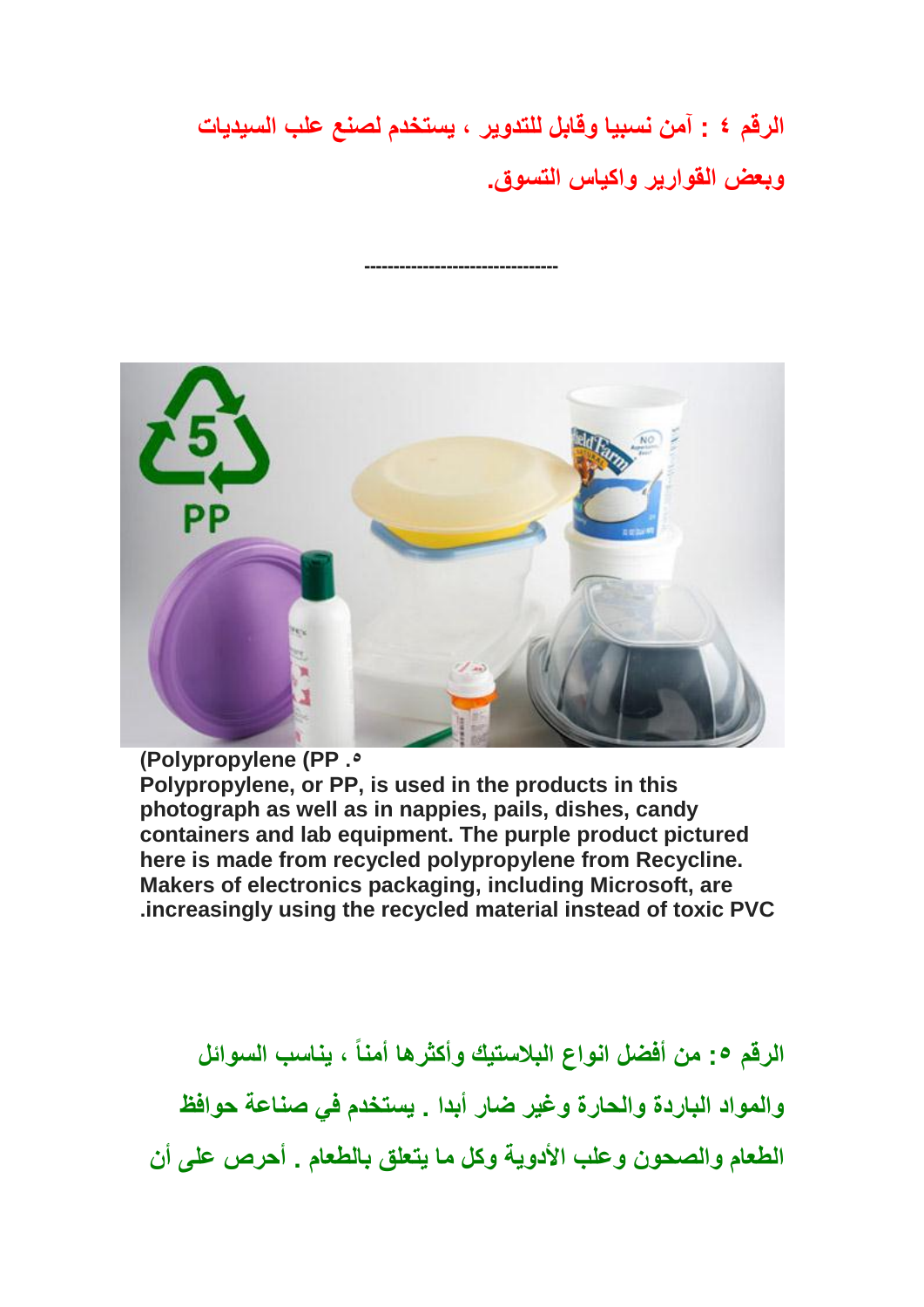**تكون كل مواعٌنك من هذا البالستٌك خصوصا علب طعام األطفال المستخدمة لوجبة المدرسة وقارورة الماء المستخدمة ألكثر من مرة . وأحذر أستخدام علب ماء الصحه ألكثر من مرة ألنها مصنوعة لتستخدم لمرة واحدة فقط وتصبح سامه أذا أعٌد تعبئتها.**



**Polystyrene, or Styrofoam .6**

**Polystyrene, also known as Styrofoam, is used in disposable cups and take-out food containers, packing peanuts, trays and egg cartons. Most fast-food chains, including McDonald's, phased out polystyrene for sandwich containers more than 20 years ago. Ozone layer-depleting CFCs haven't .been used to make Polystyrene since the late 1980s**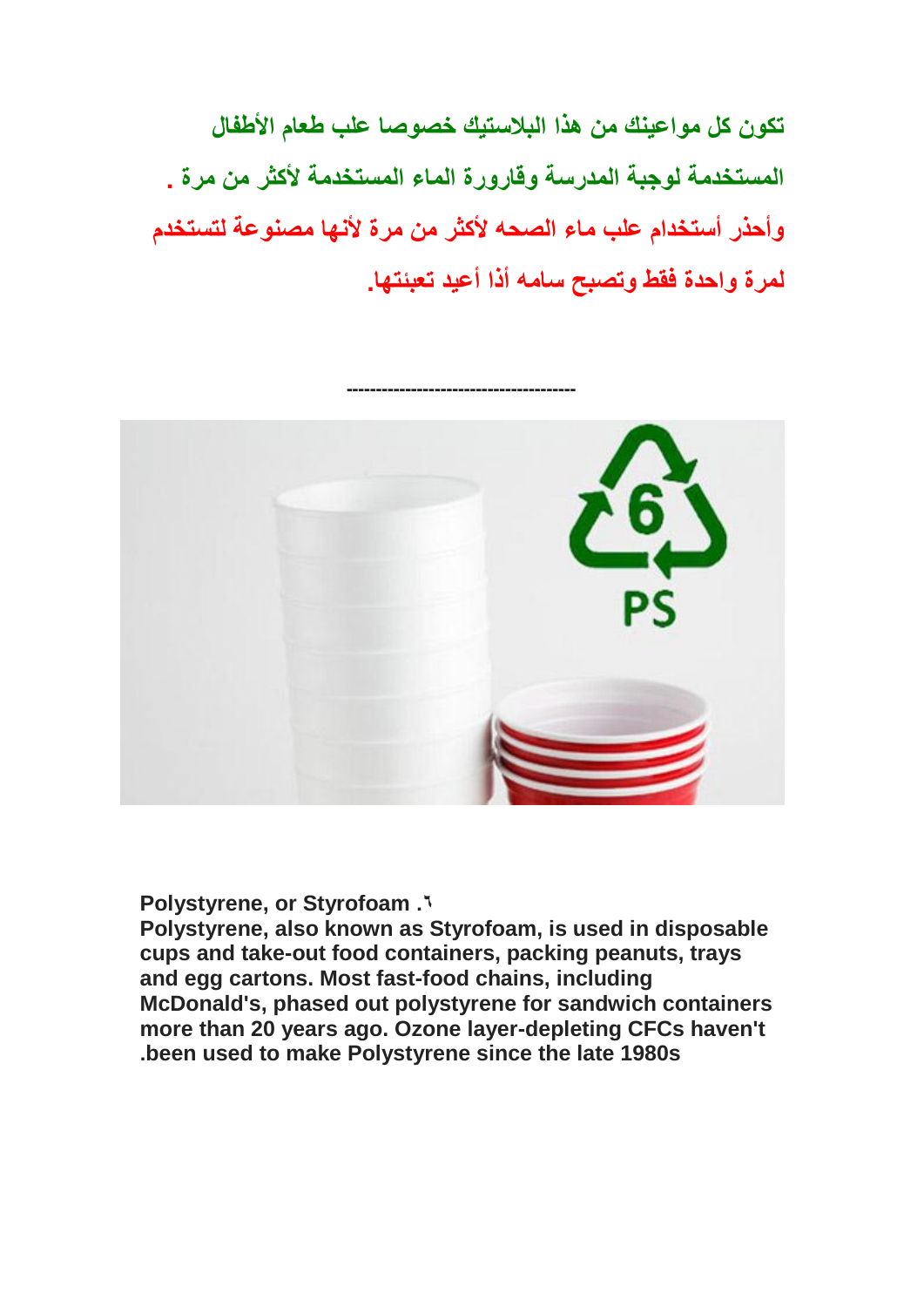الرقم ٦ : خطر وغير آمن وهو ما ي*سمى* بالبول*ي ست*ايرين أو الستايروفورم ، علب البرغر والهوت دوغ وأكواب **الشاي اللً كأنها فلٌن والمستخدمة الى عهد قرٌب فً مطاعم الوجبات السرٌعه العالمٌة عندنا مع العلم أنها منعت منذ أكثر من 22 سنه فً أمرٌكا من قبل الحكومة وماك دونالدز توقف عن أستخدامها منذ 1892 !!! تخٌلوا قد**  أيش حنا مساكين وماعندك أحد وملعوب علينا، الحذر من هذه المادة والت*ي* ما تزال تستخدم ف*ي* المطاعم و **البوفٌهات الشعبٌة . كذلك هذه المادة من أسباب نقص طبقة األوزون ألنها تصنع بأستخدام غاز CFC**

**الضار ..**



## **'Wild card' .7**

**[-](http://dustbowl.files.wordpress.com/2008/06/plastic-7other_main.jpg)--------------------------------------------------**

**The No. 7 SPI code is generally a wild card marking plastics that don't fall within the other six categories. These include polycarbonate bottles, which are understood by scientists to wreak havoc on human hormones by leaching bisphenol-A into hot beverages. As a result, polycarbonate baby bottles are losing favour with the public, and retailers including Toys .'R Us are starting to sell more BPA-free bottles**